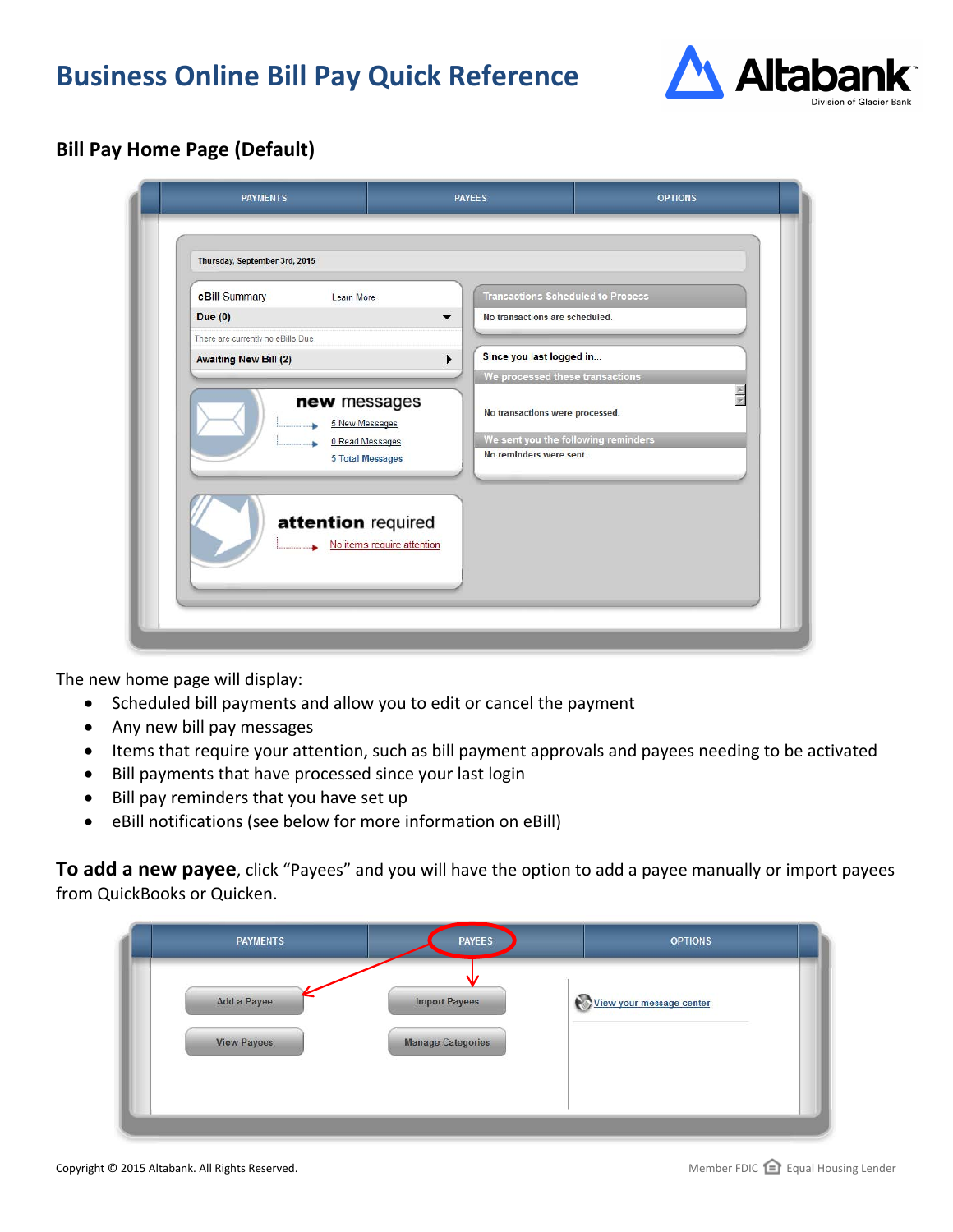# **New Features!**

#### **Pay an individual electronically**



| Add an Individual                                                                                                                       |                                                      |
|-----------------------------------------------------------------------------------------------------------------------------------------|------------------------------------------------------|
|                                                                                                                                         | * Required Field                                     |
|                                                                                                                                         |                                                      |
| How would you like to send the payment?                                                                                                 |                                                      |
| electronically                                                                                                                          |                                                      |
| Sending payments electronically is much more<br>secure than a check in the mail. And it will arrive in<br>as little as 2 business days. | You just need their email address!                   |
| C Allow them to provide their banking<br>information                                                                                    |                                                      |
| C I have the bank account information                                                                                                   |                                                      |
|                                                                                                                                         | Choose this option if they provided                  |
| by Check                                                                                                                                | you with their account number and<br>routing number. |
| I prefer to mail a check                                                                                                                |                                                      |
| $\circ$ Mail a check                                                                                                                    |                                                      |

#### **eBill**

| eBill Summary                                   | Learn More               | eBill History       |
|-------------------------------------------------|--------------------------|---------------------|
| Due (2)                                         |                          |                     |
| <b>Verizon</b><br>*******00001<br>view pay file | Due Date:<br>Amount Due: | 9/10/2015<br>\$0.00 |
| Comcast<br>*******92822<br>view pay file        | Due Date:<br>Amount Due: | 9/8/2015<br>\$30.00 |
| <b>Awaiting New Bill (0)</b>                    |                          |                     |

For certain payees that are compatible with eBill, you will be able to pull in your billing information and see when your next bill is due right on your bill pay home page!

#### **More Customization**

- Specify what you would like your users to be able to do within bill pay. You will be able to restrict:
	- o What payees they can pay
	- o How much they can pay
	- o Their ability to add or manage payees
- Set up specific text or email alerts and reminders, such as:
	- o When a recurring transaction is processed
	- o When a bill is due
	- o If a bill payment exceeds a certain amount